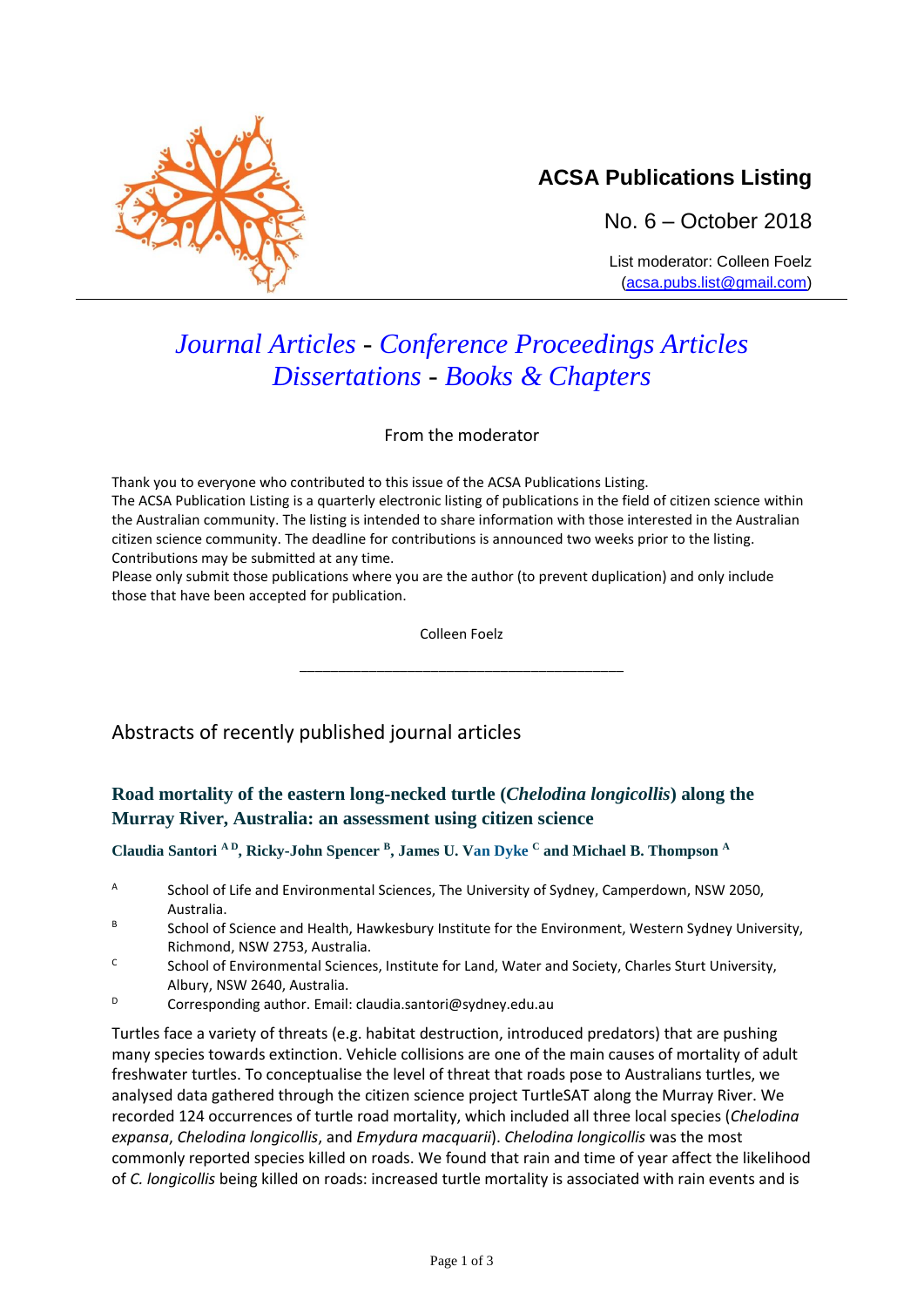highest during the month of November, which coincides with their nesting season. *Chelodina longicollis* was most likely to be killed on the Hume Highway and roads around major urban centres; therefore, we recommend that governing bodies focus management practices and increase awareness at these locations. The degree of road mortality that we detected in this study requires mitigation, as it may contribute to the decline of C*. longicollis* along the Murray River.

Published in Australian Journal of Zoology - Submitted: 6 October 2017 Accepted: 10 August 2018 Published online: 10 September 2018. Doi: <https://doi.org/10.1071/ZO17065>

\_\_\_\_\_\_\_\_\_\_\_\_\_\_\_\_\_\_\_\_\_\_\_\_\_\_\_\_\_\_\_\_\_\_\_\_\_\_\_\_\_\_

#### **Rapid shifts in distribution and high**‐**latitude persistence of oceanographic habitat revealed using citizen science data from a climate change hotspot**

**Curtis Champion1,2 , Alistair J. Hobday2,3 , |Sean R. Tracey<sup>1</sup> , Gretta T. Pecl1,3**

- 1 Institute for Marine and Antarctic Studies, Hobart, Tasmania, Australia
- <sup>2</sup> CSIRO Oceans and Atmosphere, Hobart, Tasmania, Australia
- <sup>3</sup> Centre for Marine Socioecology, Hobart, Tasmania, Australia

The environmental effects of climate change are predicted to cause distribution shifts in many marine taxa, yet data are often difficult to collect. Quantifying and monitoring species' suitable environmental habitats is a pragmatic approach for assessing changes in species distributions but is underdeveloped for quantifying climate change induced range shifts in marine systems. Specifically, habitat predictions present opportunities for quantifying spatiotemporal distribution changes while accounting for sources of natural climate variation. Here we demonstrate the utility of a marine‐ based habitat model parameterized using citizen science data and remotely sensed environmental covariates for quantifying shifts in oceanographic habitat suitability over 22 years for a coastal‐ pelagic fish species in a climate change hotspot. Our analyses account for the effects of natural intra‐ and interannual climate variability to reveal rapid poleward shifts in core (94.4 km/**d**ecade) and poleward edge (108.8 km/**d**ecade) oceanographic habitats. Temporal persistence of suitable oceanographic habitat at high latitudes also increased by approximately 3 months over the study period. Our approach demonstrates how marine citizen science data can be used to quantify range shifts, but necessitates shifting focus from species distributions directly, to the distribution of species' environmental habitat preferences.

Published in Global Change Biology - Received: 18 November 2017 Accepted: 26 June 2018 doi:<https://doi.org/10.1111/gcb.14398>

**No butterfly catchers here! Citizen Science involvement in environmental Impact assessment compliance monitoring**

\_\_\_\_\_\_\_\_\_\_\_\_\_\_\_\_\_\_\_\_\_\_\_\_\_\_\_\_\_\_\_\_\_\_\_\_\_\_\_\_\_\_

**Norman, L.C.**